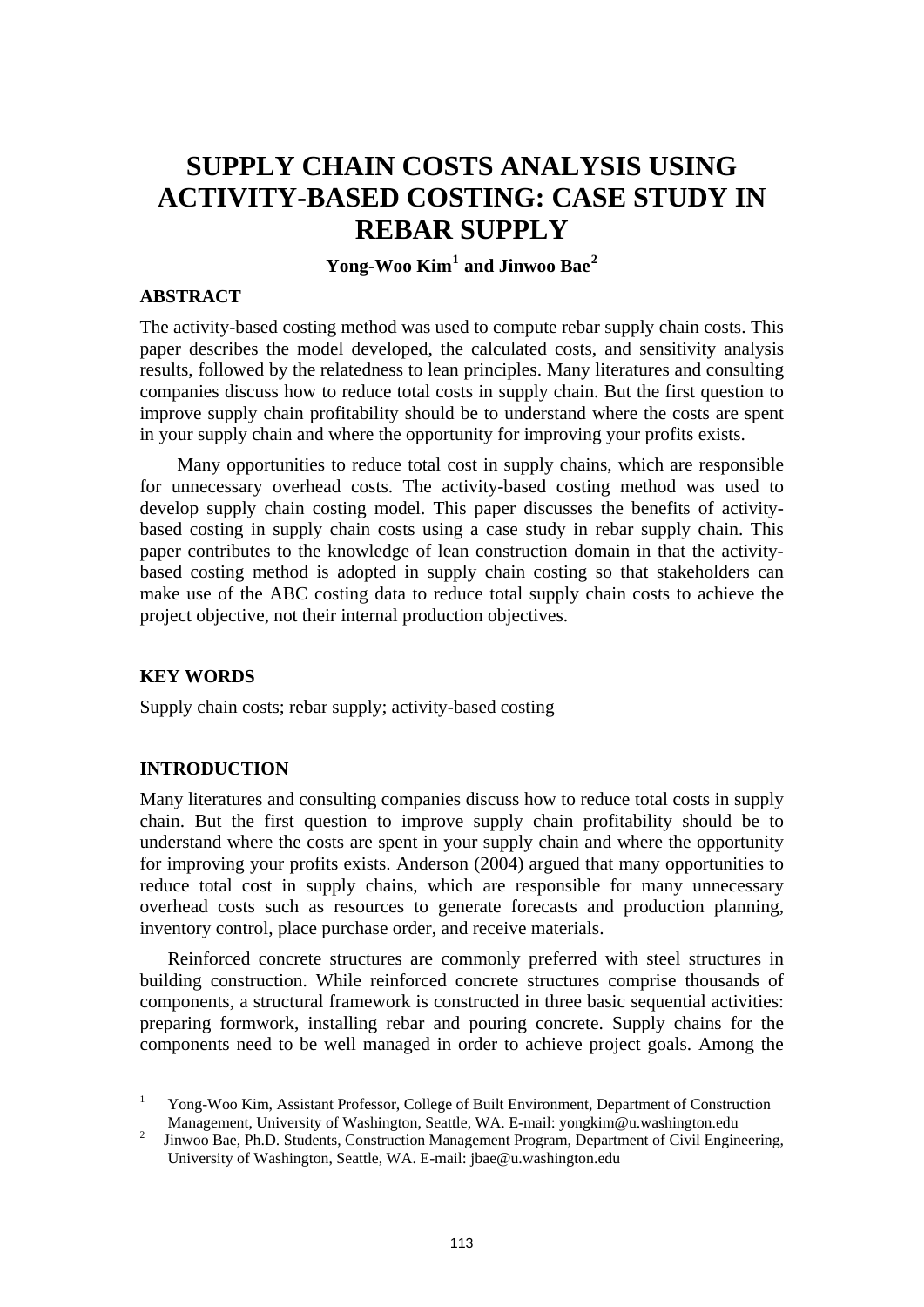components, the supply system of reinforced steel bar to construction is critical in meeting budget and schedule goals of a construction project (Polat and Ballard, 2005).

This paper describes a case study to investigate the supply chain cost analysis of rebar supply to construction sites. The goal of this research has three folds: 1) to develop cost model using time-driven activity-based costing, and 2) to identify critical variables that have influence on total supply chain costs.

## **RESEARCH METHOD**

#### **TIME-BASED ACTIVITY-BASED COSTING**

Activity-Based Costing (ABC) is a method of assigning the organization's resource costs through activities to the products and services (Cokins, 1996; Cooper 1990). Traditional costing system does not trace administrative costs because all overhead costs including administrative costs are grouped into one single category. Activity-Based Costing (ABC), however, can trace administrative costs by associating resources to activities (Kaplan and Anderson, 2004). ABC is found providing management with a more detailed cost analysis of activities and processes, and assisting management in understanding what actually causes certain costs (Kim 2002; Kim and Ballard 2005). Kim (2002) argued that the construction industry needs to adopt ABC to gain its competency. However, traditional ABC also appeared to cause two significant problems. First, setting up an ABC system can be very costly, especially if the current accounting system does not support the collection of ABC information. Second, the system needs to be regularly updated, which further increases its cost (Kaplan and Anderson, 2004; Kim, 2002). Such limitations motivated Kaplan and Anderson (2004) to develop time-driven activity-based costing (TDABC), a revised version of ABC, solving these problems, without losing the benefits. The most important characteristic of this technique is its simplicity, as only two kinds of parameters need to be estimated: the number of time units (e.g. minutes) consumed by the activities related to the cost objects and the cost per time unit (Kaplan and Anderson 2004).

The researchers use TDABC instead of traditional ABC because we see the resources consumed by activities along rebar supply chain varies over time and updating costing system takes additional resources. DABC also provides more accurate cost-driver rates by allowing unit times to be estimated even for complex, specialized transactions. In the time-based ABC model, overhead expense categories such as salaries of key personnel, energy consumptions of main equipment in a project sites, the rents for assembly yards, and transportation methods and distance were identified. This cost data could be obtained from interview, observation, and documentation.

The time-based ABC system for this project was developed in five steps: 1) identifying activities as well as determining system boundary, 2) estimating the cost per time unit as well as the number of time units consumed by the activities related to the cost objects, 3) deriving time equation for each activity, 4) measuring the volume of activity cost driver on each activity, 5) analyzing activity costs and drivers.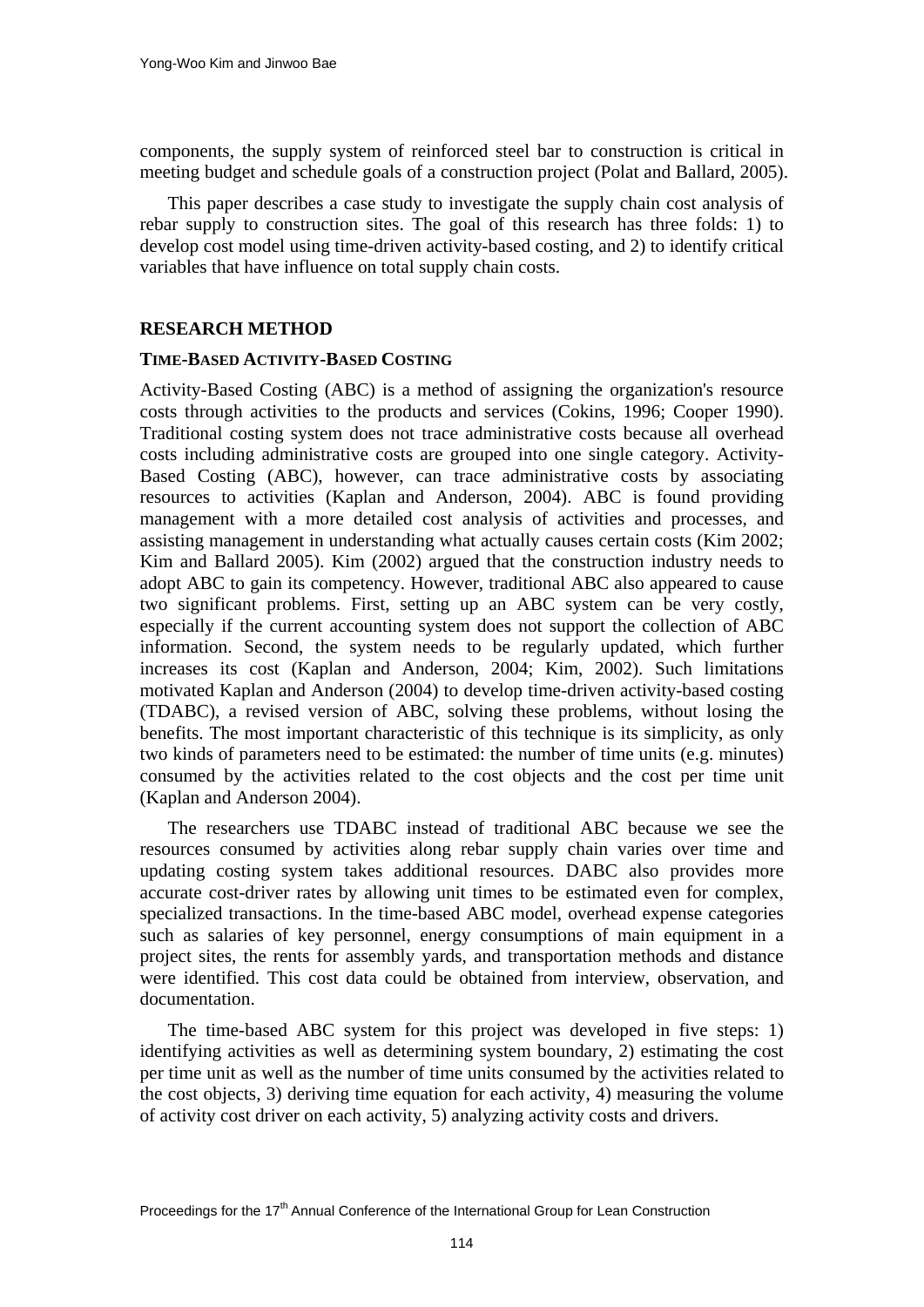## **DATA COLLECTION METHOD**

A high-rise condominium construction project (Enso Condominium) in downtown Seattle is investigated for this research. All structural rebars were delivered using prefabrication and JIT on the project. We collected information to develop activitybased costing model through interviews, direct observation, and archival study.

## **Interview**

Interviewing is the most commonly used form of qualitative research. The research team prepared open-ended questionnaires for the interviews with key personnel of the project including material procurement managers and project engineers. The questions included overall rebar processing steps and activities, organizational structures, contribution of employees to the activities, main equipment usage, energy consumption, distances of material transportation, frequency of delivery, and other qualitative information in each stakeholder. We visited project sites including a prefabrication plant and an assembly yard in Tacoma, and a construction site in Seattle.

# **Archival Study**

Another qualitative research method involves using various kinds of documents (Have, 2004). The research team collected and reviewed the internal documents of the stakeholders, such as various forms of schedules, amounts of installed rebar assemblies, equipment specifications used within the supply chain, contract documents, and material cost, especially rebar cost. Studying these documents allowed the research team to understand the internal strategies and processes for the rebar delivery systems.

## **Observation**

Observation refers to methods of generating data which entail the researcher directly involving herself or himself in a research setting so that they can experience and observe first-hand a range of dimensions in that setting (Mason, 2002). The research team visited the construction site, the rebar prefabrication plants, and a rebar assembly yard and recorded specific observational data from participation in project implementation processes and other activities devoted to planning, controlling, and managing rebar delivery processes.

## **REBAR SUPPLY Systems**

The tradition of the construction industry has long been to deliver rebar from a rebar supplier or the warehouse of a contractor to the construction site in large batches, fabricate (i.e., cut and bend) rebar on-site and position it for assembly. The traditional rebar supply system requires large on-site yard and holding costs. Since people recognized the holding costs including yard space requirements, a new method has gained industry attention especially in construction projects in metropolitan areas. A new rebar supply system uses off-site cut & bend (i.e., prefabrication) with a frequent delivery of small batches. Even though this new system requires more frequent deliveries, it removes yard space requirements and deliveries within the sites (i.e, onsite yard to building).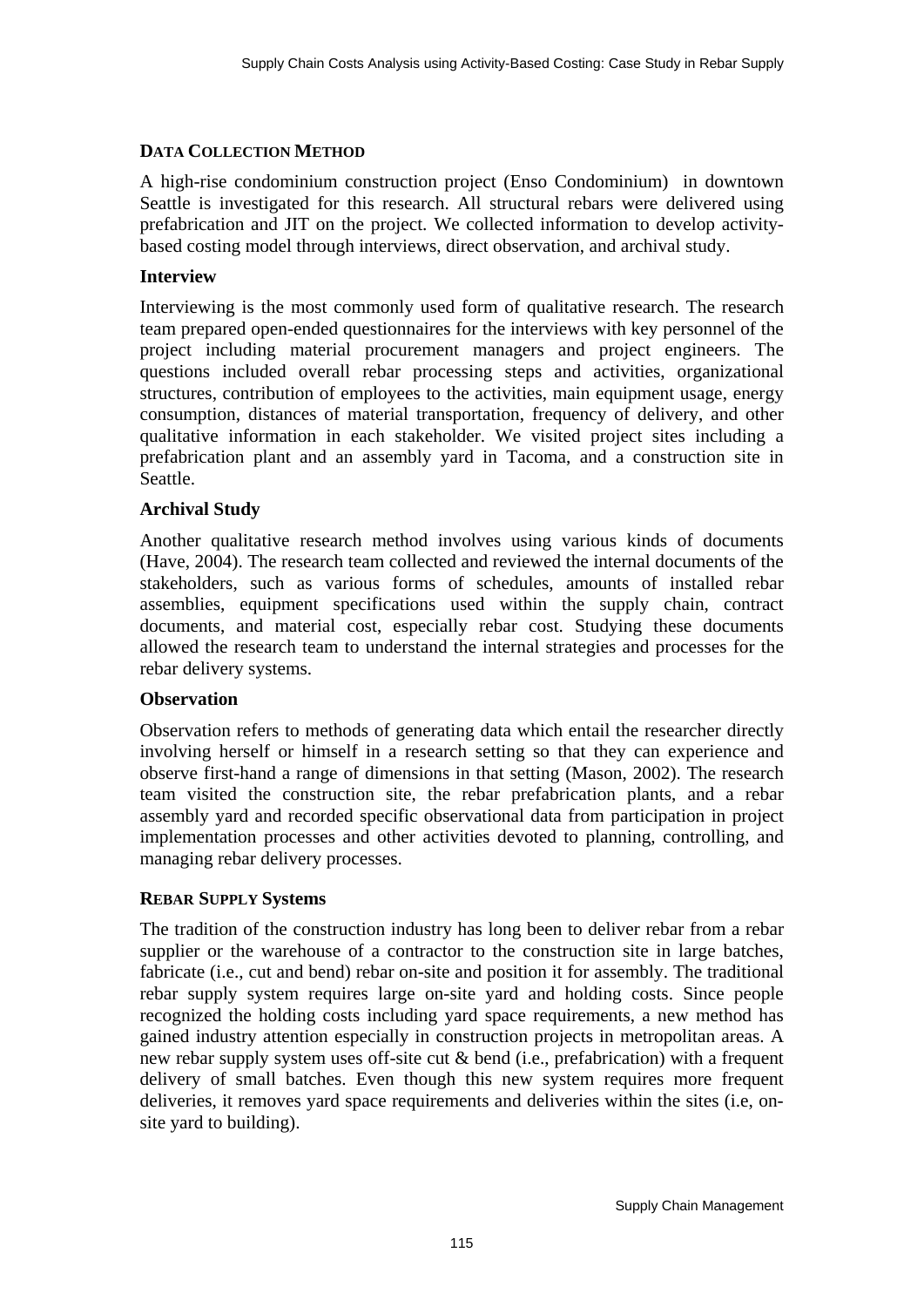A recent study showed that a lean rebar supply system, prefabrication of building products and Just-in-Time delivery, reduces the need for storage space on sites and improves productivity due to prefabrication (Arbulu and Ballard 2004). While most relevant research regarding supply systems focused on how lead time can be reduced using either process improvements or external integration with suppliers (Kim et al. 2007; Arbulu et al. 2003; Akel et al. 2004), few research studies have investigated the supply chain costs. This research focuses on a prefabricated rebar supply system.

## **SCOPE OF COSTS**

Many activity-based costing deal with only overhead costs because direct costs such as material and labor costs can be traced (Cokins 1996). However, this study included not only overhead costs including energy costs but also direct costs such as rebar material costs and labor costs in that the cost model should provide a holistic view on rebar supply chain costs.

## **ACTIVITY DEFINITION AND COST DRIVERS**

A list of activities identified and analyzed for this study are described below.

## **PJ4. Generating shop drawings by the SC**

This activity categorized into two different subgroups, which are generating the shop drawings and revising the shop drawings. The number of shop drawings was defined as a cost driver of this activity.

## **PJ5. Reviewing The Shop Drawings By The GC**

The general contractor reviewed the shop drawings which were generated by the SC (subcontractor) and forwarded them to the A/E. Usually 2 sheets of shop drawings per each day, total 10 sheets per week were delivered from the SC. The number of shop drawings was defined as a cost driver of this activity.

# **PJ6. Approving The Shop Drawings By The A/Es**

The Architect/Engineers reviewed the shop drawings forwarded by the GC and determined whether the drawings were to be approved or not. The number of shop drawings was defined as a cost driver of this activity.

## **PJ7-1. Place Fabrication Order By The GC**

After the submitted shop drawings from the GC were approved by A/Es, the project engineer in the GC ordered the SC to fabricate rebar products to their installation schedule. The number of orders was defined as a cost driver of this activity.

## **PJ7-2.Order To Revise Shop Drawings**

When the A/E rejected the shop drawings, the project engineer in the GC ordered the SC to revise the drawings. The 5 percent of the submitted shop drawings to the A/Es is assumed to be rejected in this study. The number of orders was also defined as a cost driver of this activity.

## **PJ8. Generating Cut Lists By The SC**

The SC generates cut lists to fabricate the rebar products. The cut lists include information such as the shape, quantity, and thickness of rebar. The 3 percent of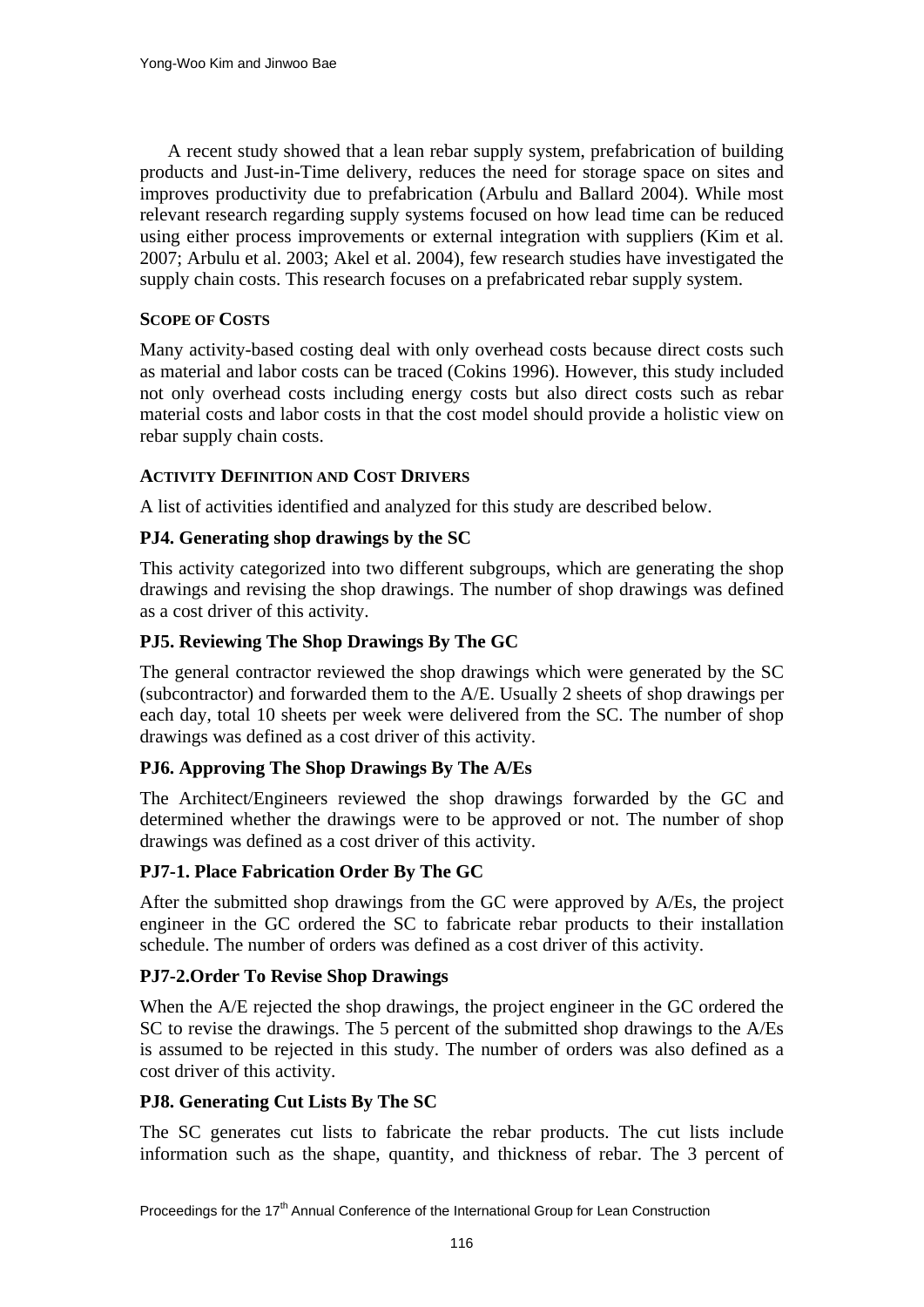generated cut lists requires rework for some reasons. The number of cut lists was defined as a cost driver of this activity.

PJ9. Scheduling Rebar Fabrication By The Prefabrication Plant

The project engineer in the prefabrication plant scheduled and arranged the fabrication of the rebar products to their production schedule taking into account their work loads and capacity. The number of production runs was defined as a cost driver of this activity.

# **PJ10. Ordering Raw Rebar By The Prefabrication Plant**

The project engineer in the plant ordered a rebar supplier to deliver raw rebar to the plant based on the estimation of the biweekly consumption of the plant. The rebar scrap would be sold to a rebar mill. The number of orders was defined as a cost driver of this activity.

# **PJ14. Fabricating The Raw Rebar In The Prefabrication Plant**

The fabrication process is divided by two main sub-processes; (1) cutting  $\&$  bending the raw rebar and (2) marking, packaging, checking, and loading the fabricated rebar.

## **PJ16. Delivering The Fabricated Rebar To The Construction Site Or Moving Them To An Assembly Yard Nearby The Plant.**

## **PJ18. Ordering The Missing Rebar Products Or Replacements By The GC**

If the GC found any defect on the rebar products, the project engineer (GC) ordered the prefabrication plant to fabricate the missing rebar products or replacements. The 3 percentage of the original order was considered for this category. The number of orders was defined as a cost driver of this activity.

## **PJ19. Installing The Rebar Assembly By The GC**

The GC and the SC installed the rebar assembly using diesel-powered tower cranes and propane-powered forklifts. It is assumed that the project engineers and two laborers in the GC spent 8 hours each and the project engineer and ten laborers in the SC also spent 8 hours each for this activity. The number of assemblies was defined as a cost driver of this activity.

## **MODEL DEVELOPMENT**

## **Estimating The Cost Per Time Unit.**

The research team estimated the cost per time unit of each human resource as shown in Table 1.

The research team also acquired data on raw rebar prices, rebar scrap prices, and energy prices such as electricity in Seattle and Tacoma through internet and archival search. The resource prices per unit are shown in Table 2.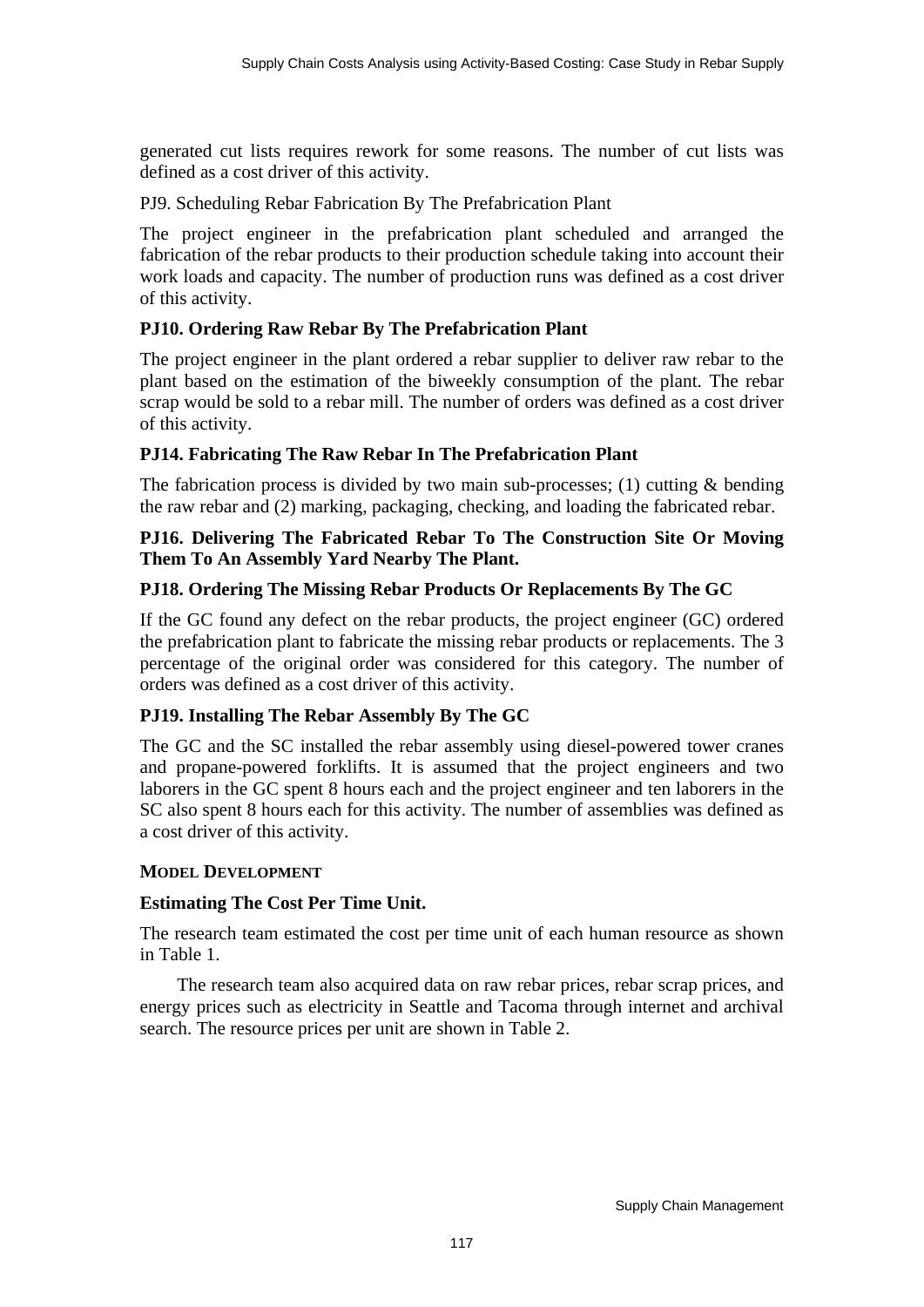| Table 1: Hourly wages |              |             |  |  |  |
|-----------------------|--------------|-------------|--|--|--|
| Stakeholder           | Position     | Hourly Wage |  |  |  |
| A/Es                  | Sr. A/E      | \$47        |  |  |  |
|                       | A/E          | \$34        |  |  |  |
| GC                    | Proj. Mgr.   | \$63        |  |  |  |
|                       | Engineer     | \$40        |  |  |  |
|                       | Labor        | \$40        |  |  |  |
|                       | Rebar Keeper | \$12        |  |  |  |
| <b>SC</b>             | Proj. Mgr.   | \$57        |  |  |  |
|                       | Shop Dwgr.   | \$30        |  |  |  |
|                       | Engineer     | \$33        |  |  |  |
|                       | Labor        | \$40        |  |  |  |
| Mill                  | Labor        | \$40        |  |  |  |
| Prefab. Plant         | Proj. Mgr.   | \$48        |  |  |  |
|                       | Engineer     | \$34        |  |  |  |
|                       | Labor        | \$30        |  |  |  |

Table 1: Hourly Wages

Table 2: Resource Prices Per Unit

| Resource         |      |                          |        | Price per Unit   |  |
|------------------|------|--------------------------|--------|------------------|--|
| Energy           |      | Electricity              |        | \$0.0653/kWh     |  |
|                  |      | Diesel                   |        | \$0.58/liter     |  |
|                  |      | Propane                  |        | \$0.173/liter    |  |
| Material         |      | Raw Rebar                |        | \$882/ton        |  |
|                  |      | Rebar Scrap              |        | \$184/ton        |  |
| Assembly<br>Rent | Yard | Traditional<br>(Seattle) | Method | $$1.06/s$ f•week |  |
|                  |      | Prefab.-JIT<br>Tacoma)   | Method | $$0.17$ /sf•week |  |

# **Estimating the Number Of Time Units Of Activities**

We estimated the number of time units (i.e., hours) consumed on each activity. These numbers were obtained through interviews with employees and direct observation. It is important to stress that the question is not about the percentage of time an employee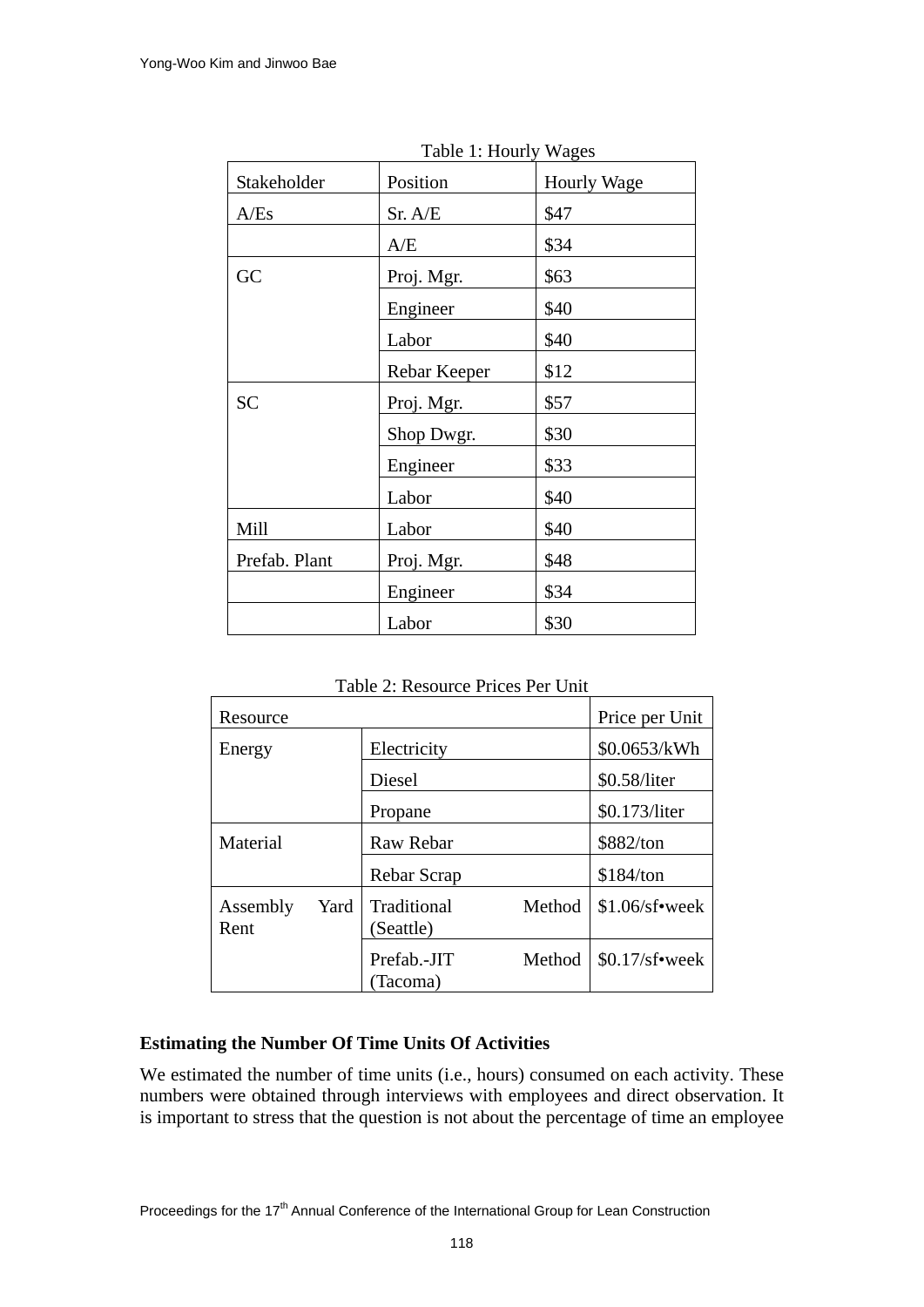spends doing an activity but about how long it takes to complete one unit of that activity.

## Deriving time equation

To construct appropriate time equations, we performed a thorough activity analysis through interview, survey, and direct observation at the general contractor's site office, the subcontractor's site office, and supplier's site office. In order to derive cost-driver rate we built time equations based on the thorough analysis of the activities within the scope of the research. The cost-driver rates were calculated by multiplying the two input variables: the cost per time unit of supplying resource capacity and the unit times of consumption of resource capacity. The results were summed to calculate the total time for the activities. The time equations on activities are shown in Table 3.

|                | <b>Activities</b>                                                             | Total Time Needed Per Activity Equations (In<br>Hours)                                                                      |
|----------------|-------------------------------------------------------------------------------|-----------------------------------------------------------------------------------------------------------------------------|
| $\overline{4}$ | Generate and Revise<br><b>Shop Dwgs</b>                                       | $0.2$ (SC PM)+2.5(SC SD)+if<br>dwgs<br>shop<br>revised* $[0.3(SCPM)+4(SCSD)]$                                               |
| 5              | <b>Review Shop Dwgs</b>                                                       | $1.5(GC E) + if$ shop dwgs revised*[2(GC E)]                                                                                |
| 6              | Shop<br>Dwgs<br>Approval                                                      | $2(A/E)$ +if shop dwgs rejected*[3(A/E)]                                                                                    |
| $7 - 1$        | Place Order                                                                   | 0.08(GC PM)+0.5(GC E)+0.3(SC PM)+0.5(SC SD)                                                                                 |
| $7 - 2$        | <b>Order Missing Dwgs</b><br>or Replacements                                  | if<br>missing dwgs order required*[0.08(GC<br>PM)+0.5(GC E)+0.5(GC E)+0.3(SC SD)]                                           |
| 8              | <b>Generate Cut Lists</b>                                                     | $0.05$ (SC<br>$PM)+1(SC$ SD)+if<br>lists<br>cut<br>regenerated* $[0.05(SCPM)+1(SCSD)]$                                      |
| 9              | Schedule<br>Rebar<br>Fabrication                                              | reschedule<br>$0.5$ (Plant PM)+1(Plant E)+if<br>required*[0.5(Plant PM)+1(Plant E)]                                         |
| 10             | Order Raw Rebar                                                               | 1(GCE)                                                                                                                      |
| 14             | Prefabricate Rebar                                                            |                                                                                                                             |
| a              | Cutting and Bending                                                           | $PM$ )+0.3(Plant E)+3(Plant L)+if<br>$0.2$ (Plant<br>remanufacturing required*[0.2(Plant PM)+0.3(Plant<br>$E)+3(Plant L)$ ] |
| $\mathbf b$    | Marking, packaging,<br>checking,<br>and<br>loading<br>the<br>fabricated rebar | $0.05$ (Plant E)+1(Plant L)+if remanufacturing<br>required* $[0.05$ (Plant E)+1(Plant L)]                                   |
| $16-$<br>1     | <b>Without Assembly</b>                                                       |                                                                                                                             |
| $\rm{a}$       | Deliver<br>Rebar<br>to<br><b>Construction Site</b>                            | 1.7(Plant L)+if rebar products rejected*[1.7(Plant L)]                                                                      |

| Table 3: Time Equations |  |
|-------------------------|--|
|-------------------------|--|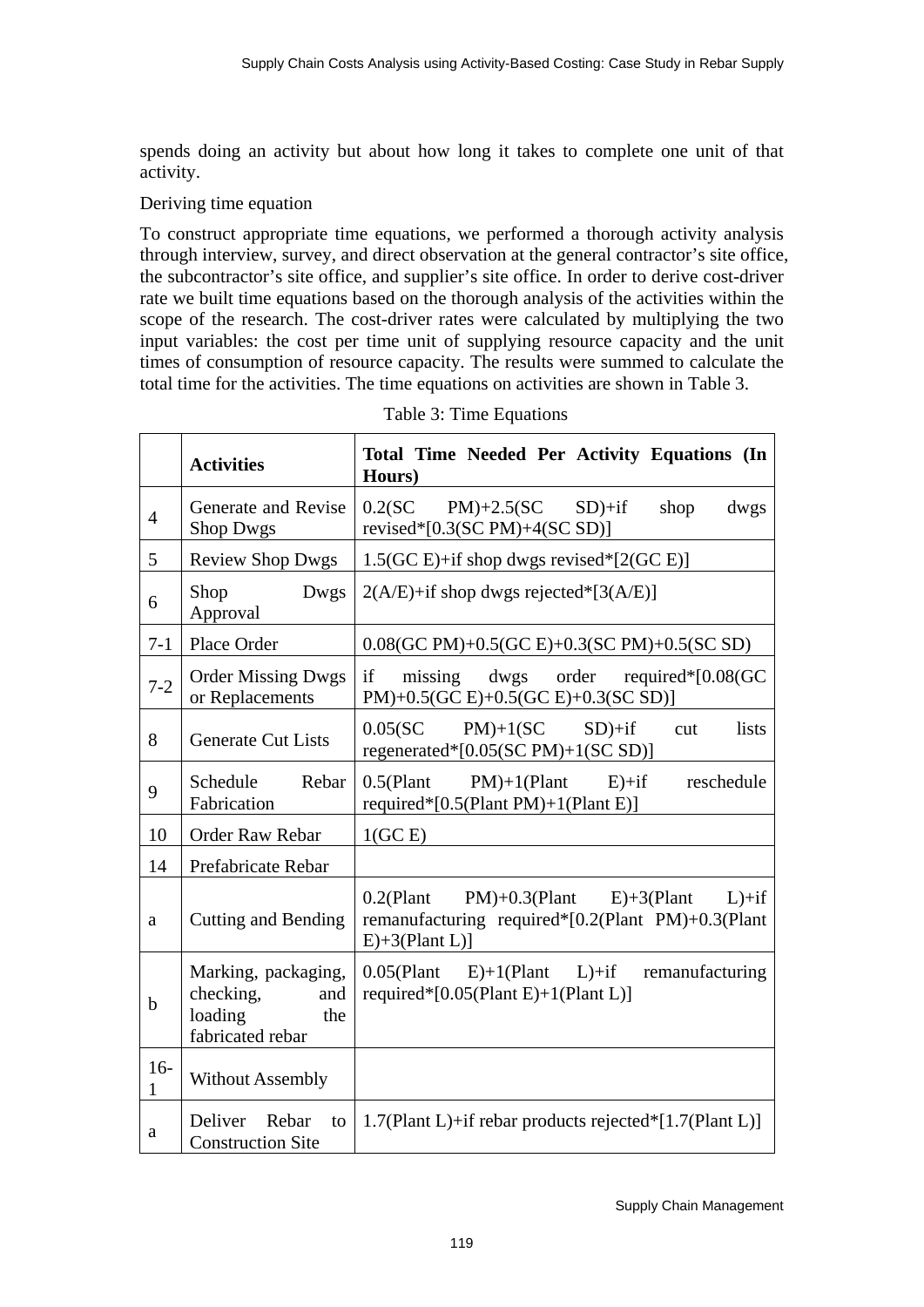|                         | <b>Activities</b>                                                             | Total Time Needed Per Activity Equations (In<br>Hours)                                                      |  |  |  |
|-------------------------|-------------------------------------------------------------------------------|-------------------------------------------------------------------------------------------------------------|--|--|--|
| $\mathbf b$             | Marking, packaging,<br>checking,<br>and<br>loading<br>the<br>fabricated rebar | $0.05$ (Plant<br>$E)+1$ (Plant<br>$L$ )+if<br>remanufacturing<br>required* $[0.05$ (Plant E)+1(Plant L)]    |  |  |  |
| $16-$<br>1              | <b>Without Assembly</b>                                                       |                                                                                                             |  |  |  |
| a                       | Deliver<br>Rebar<br>to<br><b>Construction Site</b>                            | 1.7(Plant L)+if rebar products rejected*[1.7(Plant L)]                                                      |  |  |  |
| b                       | Unload & Inspect<br><b>Rebar Assembly</b>                                     | $1(GC E)+2(GC Labor)+1(SC E)+2(SC L)+if rebar$<br>products rejected* $[1(GCE)+2(GCL)+1(SCE)+2(SC$<br>$L$ )] |  |  |  |
| $16-$<br>$\overline{2}$ | With Assembly                                                                 |                                                                                                             |  |  |  |
| a                       | Move<br>Rebar<br>to<br><b>Assembly Yard</b>                                   | $0.2$ (Plant L)+if assembly rejected*[0.2(Plant L)]                                                         |  |  |  |
| $\mathbf b$             | Assemble<br><b>Prefabricated Rebar</b>                                        | $40(SC L) + if$ assembly rejected*[40(Plant L)]                                                             |  |  |  |
| $\mathbf c$             | Deliver<br>Rebar<br>Assembly<br>to<br><b>Construction Site</b>                | 1.7(Plant L)+if assembly rejected*[1.7(Plant L)]                                                            |  |  |  |
| $\mathbf d$             | Unload & Inspect<br><b>Rebar Assembly</b>                                     | $1(GC E)+2(GC L)+1(SC E)+2(SC L)+if$ assembly<br>rejected* $[1(GCE)+2(GCL)+1(SCE)+2(SCL)]$                  |  |  |  |
| 18                      | Order<br>Missing<br>Rebar Assemblies or<br>Replacements                       | $0.5(GC E)+0.5(SC SD)$                                                                                      |  |  |  |
| 19                      | <b>Install Rebar</b>                                                          | $4(GC E)+8(GC L)+4(SC E)+40(SC L)$                                                                          |  |  |  |

Table 3: Time Equations (Continued)

Notes:

\* indicates "dummy" variables

(organization, position of employee)

GC=general contractor, SC=subcontractor, L=labor, E=Engineer, SD=shop drawer

# **Developing Activity Costs**

The research team analyzed the overhead costs, especially salaries, rent, and energy as well as direct labor and rebar material costs associated with rebar supply from the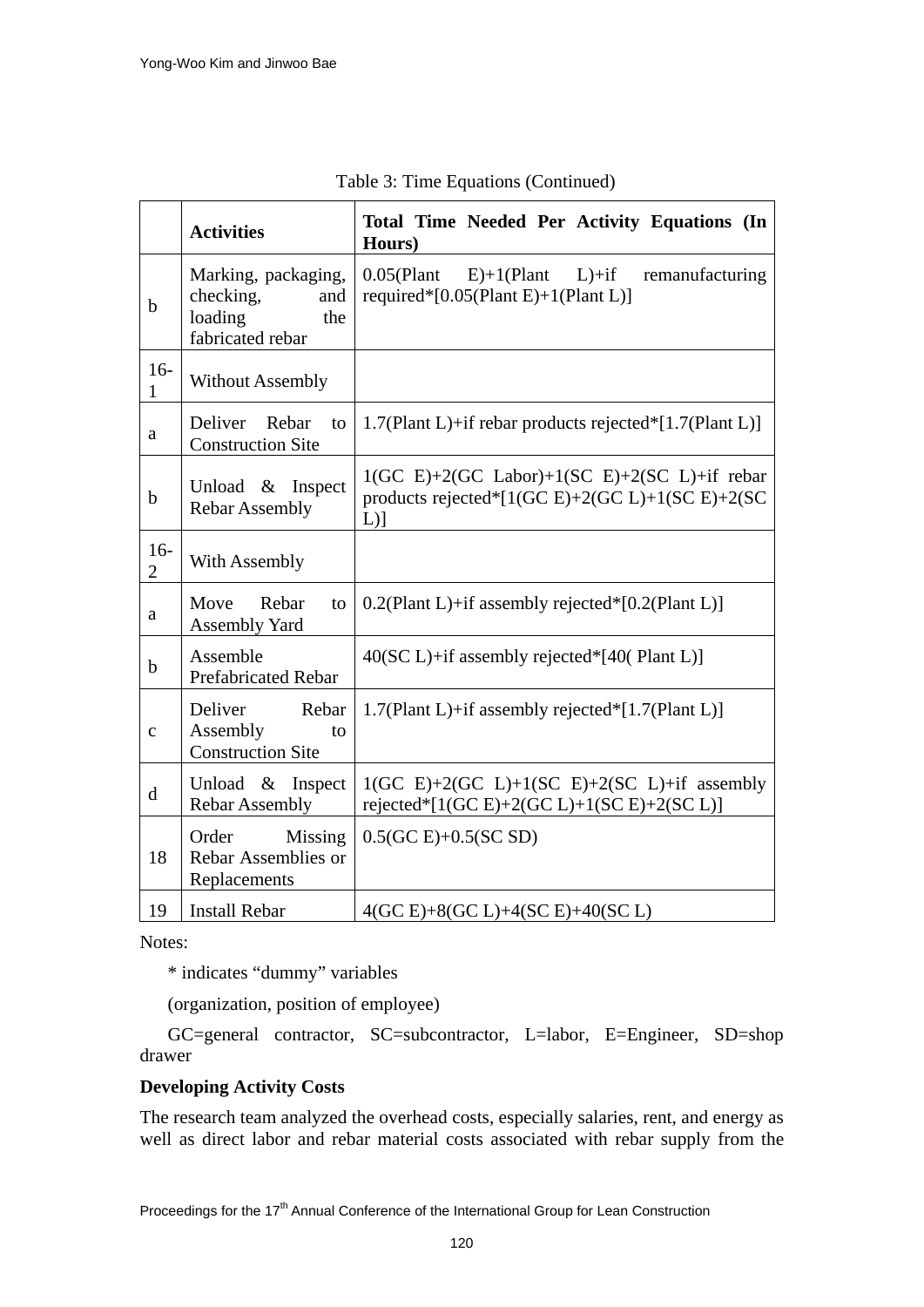supplier to the construction site. The activity costs, weekly activity costs, and the total weekly costs associated with rebar supply chain are shown in Table 4.

|                         |                                                        | THUIC T. TOUTHLY COND  |                                  |                  |                            |
|-------------------------|--------------------------------------------------------|------------------------|----------------------------------|------------------|----------------------------|
|                         | Activities                                             | Cost<br>Driver         | Vol.<br>of<br>Driver<br>(weekly) | Activity<br>Cost | Weekly<br>Activity<br>Cost |
| $\overline{4}$          | Generate and Revise<br>Shop                            | Number<br>of           | 10                               | \$87             | \$870                      |
|                         | Dwgs                                                   | Dwgs                   | 0.3                              | \$138            | \$41                       |
| 5                       | <b>Review Shop Dwgs</b>                                | Number<br>of           | 10                               | \$59             | \$594                      |
|                         |                                                        | Dwgs                   | 0.3                              | \$79             | \$24                       |
| 6                       | <b>Shop Dwgs Approval</b>                              | of<br>Number           | 10                               | \$68             | \$677                      |
|                         |                                                        | Dwgs                   | 0.3                              | \$102            | \$30                       |
| $7 - 1$                 | Place Order                                            | Number<br>of<br>Orders | 5                                | \$57             | \$285                      |
| $7 - 2$                 | Order<br>Missing<br>Dwgs<br><b>or</b><br>Replacements  | Number<br>of<br>Orders | 1                                | \$51             | \$51                       |
|                         |                                                        | Number<br>of           | 5                                | \$33             | \$165                      |
| 8                       | <b>Generate Cut Lists</b>                              | cut lists              | 0.15                             | \$33             | \$5                        |
| 9                       | <b>Schedule Rebar Fabrication</b>                      | Number<br>of           | 5                                | \$58             | \$289                      |
|                         |                                                        | prod. runs             | 0.15                             | \$58             | \$9                        |
| 10                      | Order Raw Rebar                                        | Number<br>of<br>Orders | 0.5                              | \$34             | \$17                       |
|                         |                                                        | Number<br>of           | 5                                | \$14,018         | \$70,092                   |
| a                       | <b>Cutting and Bending</b>                             | Operating              |                                  |                  |                            |
|                         |                                                        | hours                  | 0.15                             | \$14,018         | \$2,103                    |
| $\mathbf b$             | Packaging,<br>Marking,<br>checking,<br>and loading the | Number of<br>Operating | $\mathbf{1}$                     | \$32             | \$32                       |
|                         | fabricated rebar                                       | hours                  | 0.03                             | \$32             | \$1                        |
| $16-$<br>1              | Assembly                                               |                        |                                  |                  | $\overline{\phantom{a}}$   |
|                         | Deliver the assembled rebar                            | Number<br>of           | $\overline{2}$                   | \$57             | \$113                      |
| a                       | to a construction site                                 | <b>Deliveries</b>      | 0.06                             | \$51             | \$3                        |
| $\mathbf b$             | Unload<br>the<br>and<br>inspect                        | Number<br>of           | $\mathbf{1}$                     | \$239            | \$239                      |
|                         | delivered rebar assembly                               | Inspections            | 0.03                             | \$239            | \$7                        |
| $16-$<br>$\overline{2}$ | <b>Without Assembly</b>                                |                        |                                  |                  | $\overline{\phantom{a}}$   |

Table 4: Activity Costs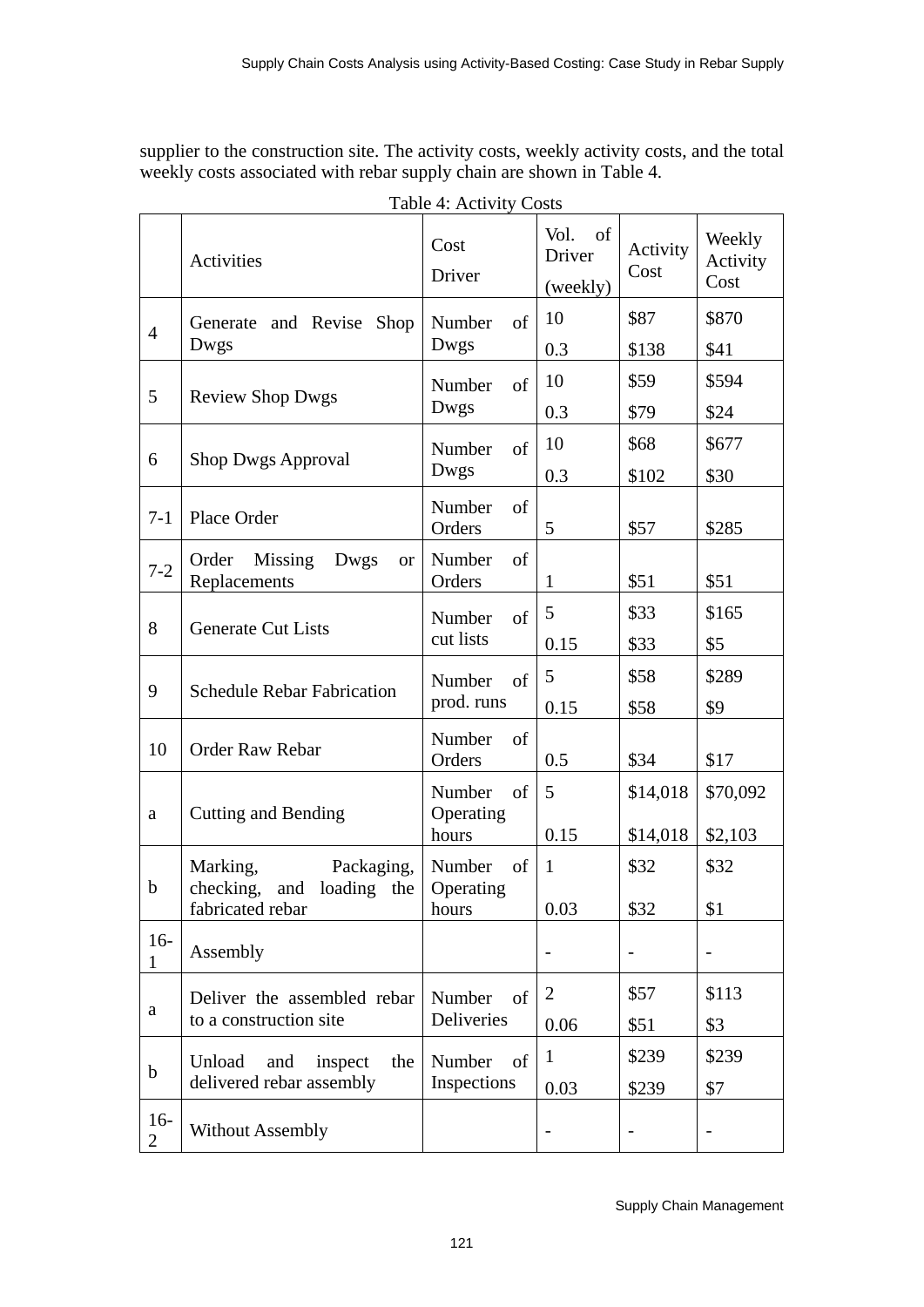|                       | Activities                                                  | Cost<br>Driver                     | Vol.<br>of<br>Driver<br>(weekly) | Activity<br>Cost | Weekly<br>Activity<br>Cost |
|-----------------------|-------------------------------------------------------------|------------------------------------|----------------------------------|------------------|----------------------------|
| a                     | Move the fabricated rebar to<br>an assembly yard            | Number<br>-of<br>Movements         | 20<br>0.6                        | \$7<br>\$7       | \$146<br>\$4               |
| $\mathbf b$           | Subassemble the Fabricated<br>Rebar in the assembly yard    | Number<br>of<br>Assemblies         | $\overline{4}$<br>0.12           | \$443<br>\$443   | \$1,771<br>\$53            |
| $\mathbf{C}$          | Deliver the assembled rebar<br>to a construction site       | Number<br>$\alpha$ f<br>Assemblies | $\overline{4}$<br>0.12           | \$74<br>\$74     | \$295<br>\$9               |
| d                     | Unload<br>and<br>inspect<br>the<br>delivered rebar assembly | Number<br>of<br>Inspections        | $\overline{4}$<br>0.12           | \$234<br>\$234   | \$936<br>\$28              |
| 18                    | Order Missing Rebar Product<br>or Replacement               | Number<br>of<br>Orders             | 0.15                             | \$35             | \$5                        |
| 19                    | <b>Install Rebar</b>                                        | Number<br>- of<br>Assemblies       | 4                                | \$1,118          | \$4,474                    |
| <b>TOTAL</b>          |                                                             |                                    |                                  |                  | <u>\$83,369</u>            |
| <b>Total Cost/ton</b> |                                                             |                                    |                                  |                  | <u>\$1,042</u>             |

Table 4: Activity Costs (Comtinued)

# **RISK ASSESSMENT AND SENSITIVITY ANALYSIS**

The research team investigated what variables influence greatly on total supply chain costs after we developed activity-cost model (Table 4). To this end, we conducted a sensitivity analysis using a computational risk management software (@Risk).

# **Variables and Probabilistic Distribution**

The research team used normal distribution for the input variations. The normal distribution is a continuous [probability distribution](http://en.wikipedia.org/wiki/Probability_distribution) that describes data that clusters around a [mean](http://en.wikipedia.org/wiki/Expected_value) or average. The graph of the associated [probability density function](http://en.wikipedia.org/wiki/Probability_density_function) is bell-shaped, with a peak at the mean, and is known as the bell curve. The research team ran the three scenarios differing standard deviation. The 10, 30, and 50 percent of the input variables were used as the standard deviations of the scenarios. Most of the time variables of the stakeholders and the cost driver variables were normally distributed in the simulations expect the maintenance time in the traditional method and the assembly yards rents.

## **Simulation Results**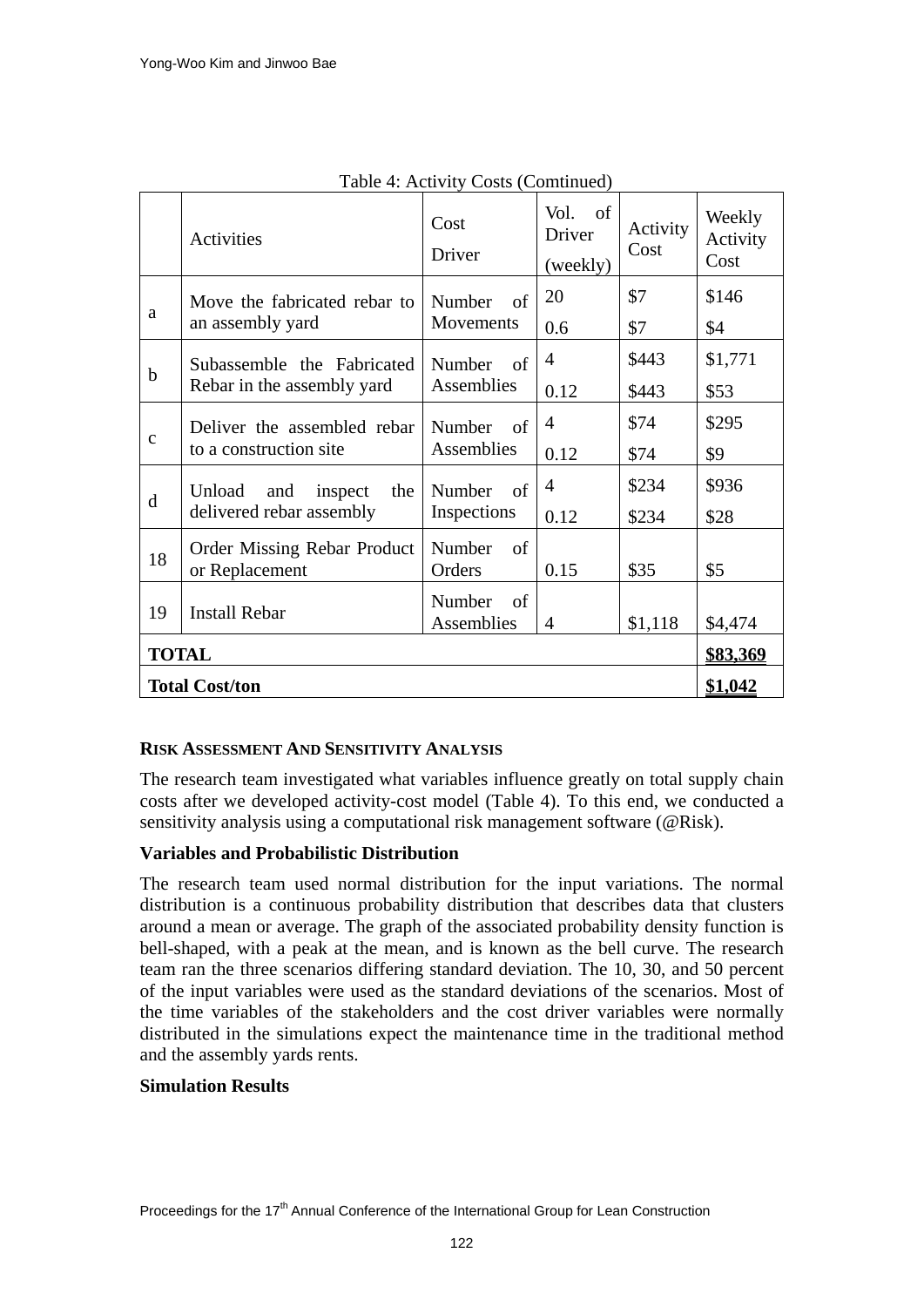The research team used a commercial software of @RISK, which uses the technique of Monte Carlo simulation. Each simulation was iterated 10,000 times. The mean value of weekly total costs is \$70,603 with the standard deviation of \$1,679 (Table 5).

| 1 00 10 10 1 1 1 1 00 1 1 1 |          |          |          |                       |  |
|-----------------------------|----------|----------|----------|-----------------------|--|
|                             | Min      | Mean     | Max      | Standard<br>Deviation |  |
| Prefab-JIT Method           | \$68,028 | \$70,603 | \$73.101 | \$1,679               |  |

Table 5: Weekly Cost Results Overview

## **Sensitivity Analysis Results**

The sensitivity analysis, which identifies significant inputs, is carried out using regression analysis and correlation analysis. The results of a sensitivity analysis are shown in Table 6. The analysis shows that total rebar supply costs are is mainly affected by logistics (i.e., the number of batches and distances) as well as labor productivity. The stakeholders (i.e., different contractors and suppliers) can make collective efforts to reduce the volume of critical variables. Such analysis does not directly reduce the supply chain costs. Rather it provides relevant information for decision making on how to reduce the supply chain costs.

Table 6: Sensitivity Analysis

| Rank | <b>Variables</b>        | <b>Activity</b>                                           | <b>Stakeholder</b> | Regr  | Corr  |
|------|-------------------------|-----------------------------------------------------------|--------------------|-------|-------|
|      | # of Batches, Distances | Move the fabricated rebar to an assembly yard             | Plant              | 0.544 | 0.520 |
|      | Labor in SC             | Sub-assemble the Fabricated Rebar in the<br>assembly yard | <b>SC</b>          | 0.474 | 0.458 |
|      | Labor in SC             | <b>Install Rebar</b>                                      | <b>SC</b>          | 0.472 | 0.456 |
|      | # of Shop Dwg Sheets    | Generate and Revise Shop Dwgs                             | SC                 | 0.443 | 0.445 |

Notes:

Regr= regression coefficient

Corr=correlation coefficient

# **Discussion & Conclusions**

# Benefits of ABC in Supply Chain Costing

*Improved insight into across-organizational costs*. The major advantage of using ABC for supply chain cost calculation is that it yields more accurate costs and gives better insights into across-organizational cost structure. The cost analysis using ABC provides a process view by generating activity costs of resources while the traditional overhead cost analysis method does not. Managers can see how much resources are consumed for each activity triggered by cost objects. If activities are outside organization the chances to have such process view become lower.

Data for inter-organizational collaborative productivity improvements. Any productivity improvement movements including lean construction make an effort in reducing resources by identifying unnecessary processes such as waiting time.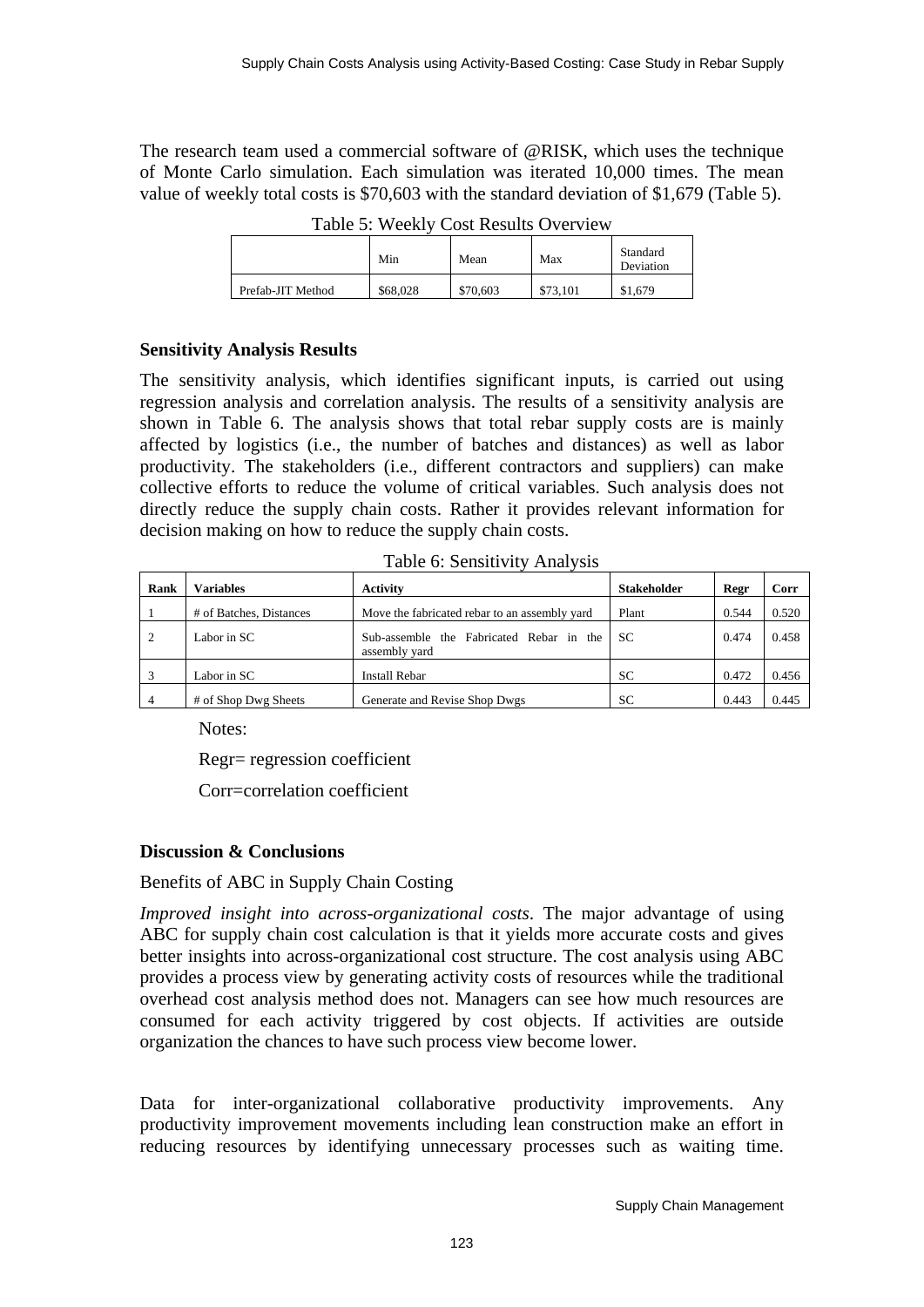However, lean construction is different from other traditional productivity improvement movements in that waste is identified in terms of customer's value and work flow along the supply chain in which different stakeholders are involved. The cost model (Table 3  $\&$  4) using the activity-based costing provides cost data which can be used to reduce costs through collaborative management efforts. If risks and profits can be shared through contractual agreements such as IPD (integrated project delivery) agreement (Ballard and Kim 2007) such collaborative efforts can be easily made compared to current commercial contracts which promote adversarial relationship between stakeholders.

Analysis of financial implications of resource and practical change. The strength of such a detailed cost accounting method lies not only in the analysis of the actual situation, but also in the possibility to calculate cost impacts under the scenario where possible process changes are made. For example, if the number of batch size or travel distance changes, the financial implications are easily calculated using the ABC model (Table  $3 \& 4$ ) by changing the number of cost drivers or resource consumption rate.

## Conclusions and Moving Forward

Lean construction pursues eliminating wastes. The wastes in lean are welldocumented and classified by Ohno (Ohno 1988). People try to identify and eliminate wastes to reduce costs. However, wastes do not manifest themselves in the supply chain including rebar supply chain.

You need to find these cost drivers in order to eliminate them. However, many organizations see resources cost drivers which are the causes of the costs. It is because the costing system assumes that resources are directly assigned to cost objects. That leads to the shared norm that you should eliminate resources to reduce your costs! That is not necessarily true! Real challenge is that you should understand cost drivers that are related to your customer /suppliers business process as well as your own business process.

This paper contributes to the knowledge of lean construction domain in that the activity-based costing method is adopted in supply chain costing so that stakeholders along the supply chain can make use of the ABC costing data to reduce total supply chain costs to achieve the project objective, not their internal production objectives. Management typically pays more attention to visible costs than invisible costs, even though the latter are quite real, often risky, and are melting the bottom line. Most invisible costs are buried in overhead costs. Many of overhead costs in supply chain are interface costs which are impacted by your customer/supplier's business process as well as your own business process. We see through a case study that ABC provides a process view in supply chain in that activities and associated costs are revealed through the supply chain, thereby helping reduce or eliminate wastes or non-value added activities. When all stakeholders understand their own and channel participants cost, they can work together to lower overall costs and improve customer satisfaction.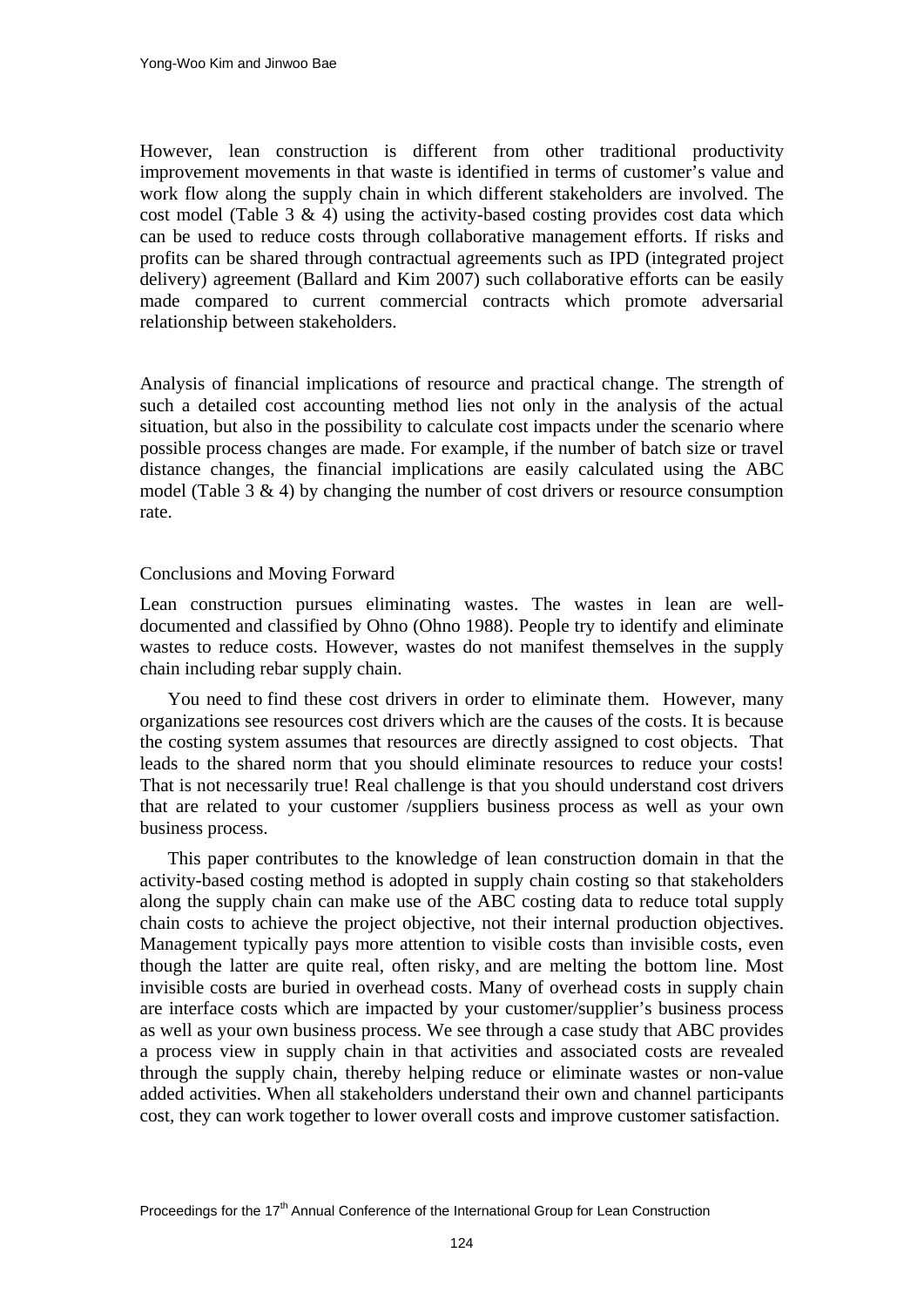#### **ACKNOWLEDGEMENTS**

We are thankful for the support of University of Washington, RRF (Research Royalty Fund). We would also like to thank Sellen construction and GS E&C for helping us collect data for this study.

## **REFERENCES**

Anderson, D. (2004). Build-to-Order & Mass Customization, CIM Press, 520 pages.

- Arbulu, R.J., and Ballard, G.H. (2004). "Lean Supply Systems in Construction." Proceedings of the 12th Annual Conference of the International Group for Lean Construction (IGLC-12), Copenhagen, Denmark, August.
- Arbulu, R.J., Tommelein, I.D., Walsh, K.D., and Hershauer, J.C. (2003). "Value Stream Analysis of a Re-engineered Construction Supply Chain." [J. Building](http://www.tandf.co.uk/journals/titles/09613218.asp)  [Research and Information](http://www.tandf.co.uk/journals/titles/09613218.asp), 31 (2) 161–171
- Akel, N.G., Tommelein, I.D., Boyers, J.C. (2004). " [Application of Lean Supply](http://www.ce.berkeley.edu/%7Etommelein/papers/IGLC04%20AkelEtAl/52-akel-tommelein-boyers-pap.doc)  [Chain Concepts to a Vertically-Integrated Company: A Case Study."](http://www.ce.berkeley.edu/%7Etommelein/papers/IGLC04%20AkelEtAl/52-akel-tommelein-boyers-pap.doc) [Proc. 12th](http://www.iglc2004.dk/)  [Conference of the International Group for Lean Construction](http://www.iglc2004.dk/) (IGLC12), 3-5 August 2004, Copenhagen, Denmark.
- Cokins, G. (1996). Activity-based Cost Management Making it Work : a Manager's Guide to Implementing and Sustaining an Effective ABC system, Irwin Professional Pub., Burr Ridge, IL.
- Cooper, R. (1990). Implementing an activity-based cost system. Journal of Cost Management (Spring): 33-42
- Have, P. (2004) Understanding qualitative research and ethnomethodology. London: Sage Publications
- Kaplan, R. and Anderson, S., ''Time-Driven Activity-Based Costing,'' Harvard Business Review 82 (November 2004), 131–138.
- Kim, Y, Ballard G., and Park, C. (2007) "A Case of Lean Implementation: Shift from Lean Production to Lean Supply Chain Management" 15th Annual Conference of the International Group for LeanConstruction, Detroit, MI.

Mason, Jennifer (2002) Qualitative Researching. London: Sage Publications

Polat, G., and Ballard, G. (2005). "Comparison of the Economics of On-Site and Off-Site Fabrication of Rebar in Turkey". Proceedings of the 13th annual conference of the International Group for Lean Construction, Sydney, Australia, July, 2005.